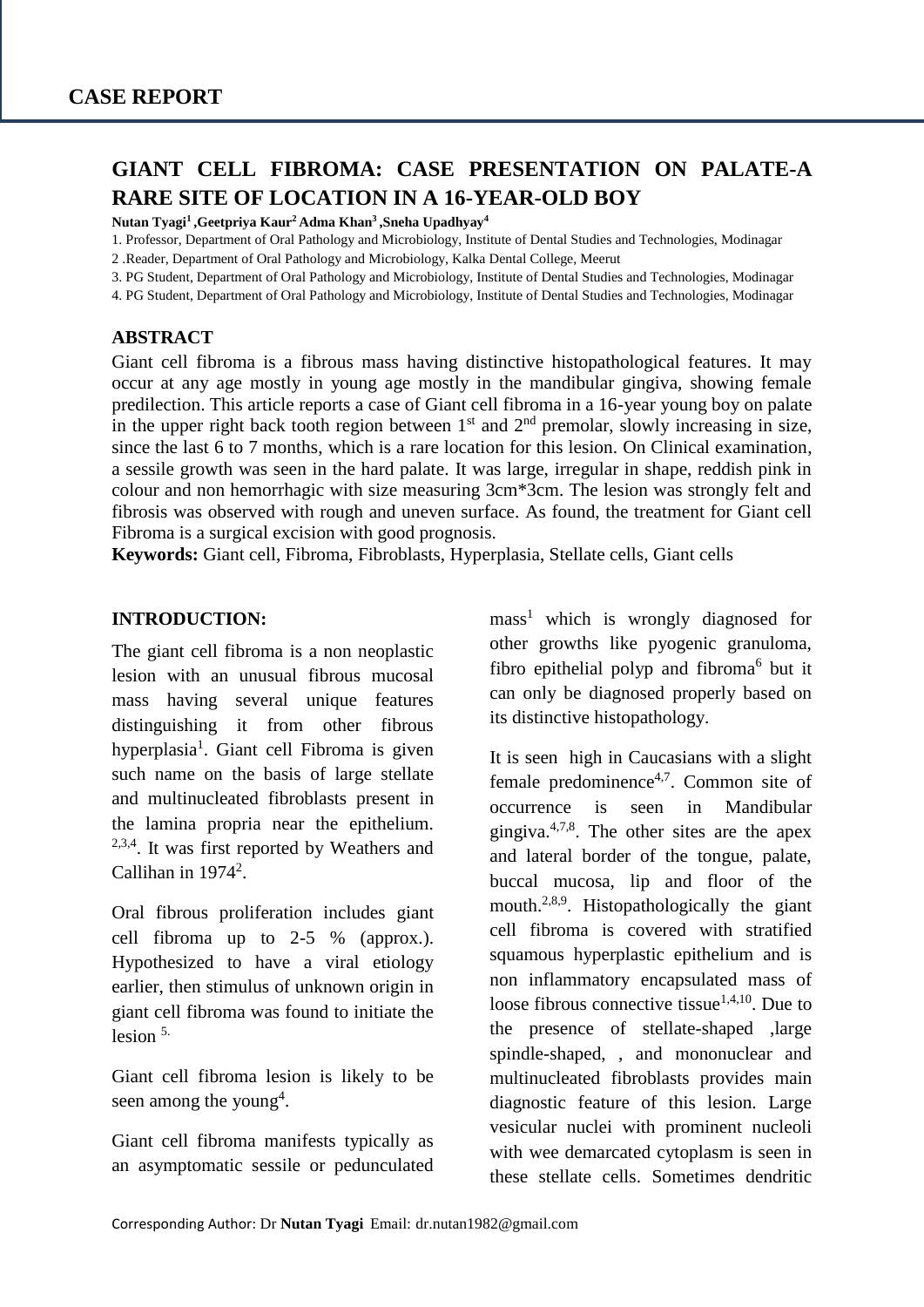processes were also observed. Melanin granules has been seen with cellular boundaries seem to be separated from the surrounding collagen fibers in some of these cells<sup>1,4,10</sup>. Diagnosis of giant cell fibroma can simply be performed by histopathological examination $11,12$ .

Herewith, we report a case of Giant cell fibroma of palate in a 16-year-old male Patient between  $1<sup>st</sup>$  and  $2<sup>nd</sup>$  premolar.

# **CASE REPORT**

A 16-year-old young boy reported with the chief complaint of growth in the upper right back tooth region between  $1<sup>st</sup>$  and  $2<sup>nd</sup>$ premolar, slowly increasing in size, since the last 6 to 7 months. There was no history of pain or discharge but patient complained of discomfort and was experiencing problem in speech and eating. On oral examination, a sessile growth was seen in the hard palate. It was large, irregular in shape, reddish pink in colour and non hemorrhagic with size measuring 3cm\*3cm. The lesion was fibrotic and firm with rough and uneven surface as shown in (*Figure 1)*.

The lesion was surgically incised and sent for histopathological evaluation. Histopathological inspection of the haematoxylin and eosin-stained sections revealed a well encapsulated growth with a fibrous connective tissue which is covered by a keratinized stratified squamous epithelium with elongated and thin rete ridges (*Figure 2).* Moderate amount of basophilic cytoplasm and large nuclei were seen in the juxta epithelial zone with dendritic processes is seen in many stellate shaped cells. (*Figure 3*). Thus, numerous giant cells are seen in stroma near surface epithelium. Based on these

histopathological features the growth was diagnosed as Giant cell fibroma.

### **DISCUSSION**

The giant cell fibroma is a benign fibrous tumor and is mostly present in the second and third decade of life $11,13,14$ . Giant Cell Fibroma is a rare fibrous hyperplasic lesion that is diagnosed only on the basis of histopathological examination. Due to prolonged chronic irritation, it becomes a reactive lesion<sup>14</sup> and is associated by functional changes in the fibroblastic  $cells<sup>15</sup>$ . The Giant cell fibroma is more commonly present in Caucasians; other races are rarely involved with slight female predominance  $4.7$ . Most commonly gingiva is affected with tongue being the second most common location, followed by the buccal mucosa or palate $8,9$ . Usually it appears as an asymptomatic, pedunculated or sessile lesion with a bosselated or pebbly surface <sup>16</sup>.

Histopathological, Numerous large stellate and multinucleated giant cells are present in collagenous stroma in connective tissue immediately near epithelium. The epithelium covering the giant cell fibroma is hyperplastic with long and thin reteridges. Dendritic processes with welldefined cell borders are seen in Giant cell Fibroma.1,4,10. Presence of small brown granules having staining characteristics of melanin are present in cells which are located close to epithelium.<sup>17</sup>

Immunohistochemistry gives the exact nature of these cells in giant cell fibroma. Among the different histochemical markers, the neurofilament, HHF, leukocyte common antigen CD68, cytokeratin, HLA-DR, tryptase, S-100, vimentin, and desmin, the giant fibroblasts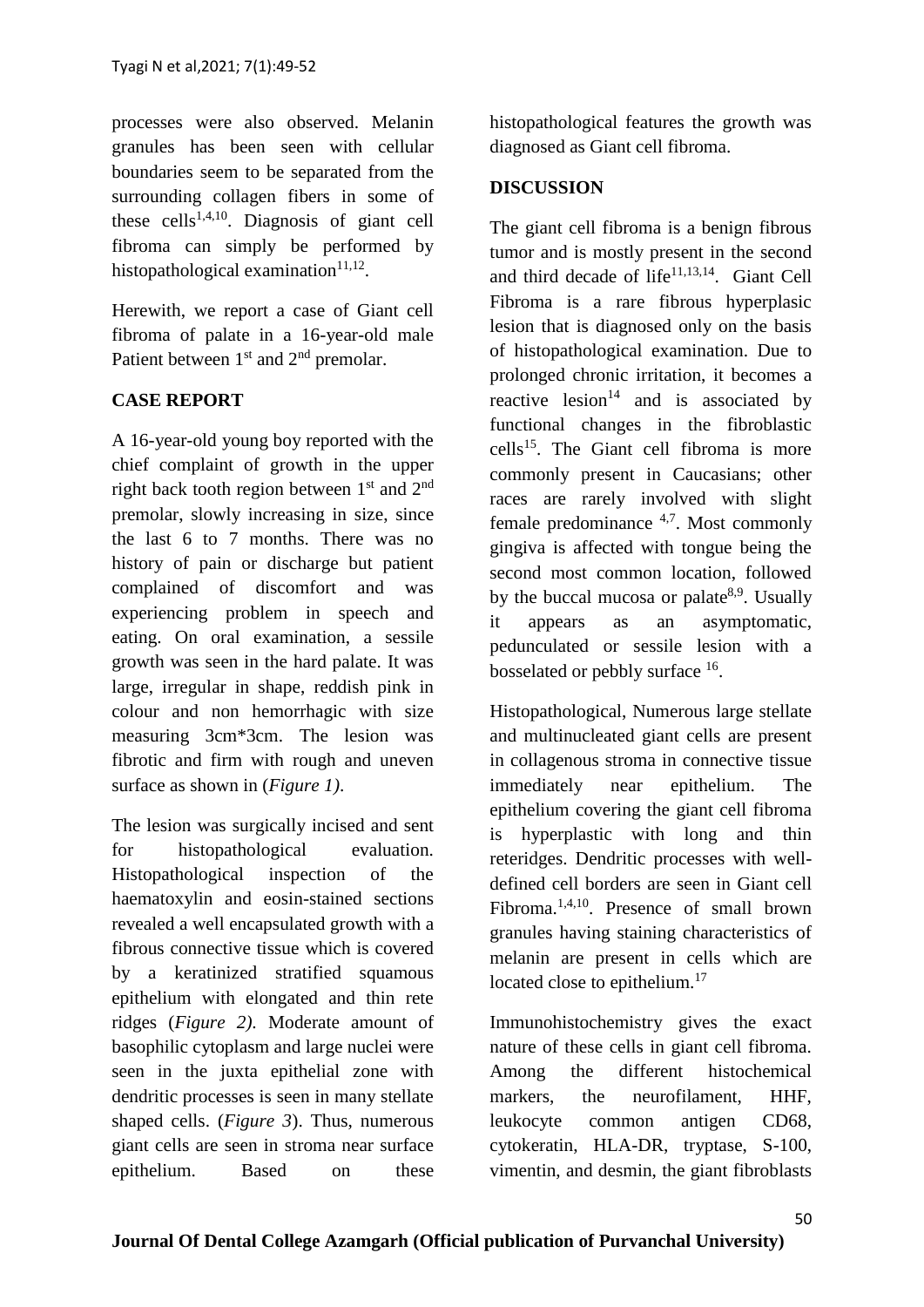show positivity to only vimentin suggesting a fibroblastic origin<sup>5</sup>. The negative reactivity of giant cells for desmin eliminates the possibility of a myofibroblastic phenotype<sup>5,18</sup>. Immunostaining with Ki-67 and PCNA reveals negative reactivity with Ki-67, whereas PCNA shows variable expression, suggesting their formation from differentiated mononuclear cells<sup>19,20</sup>.

The provisional diagnosis of GCFs are often mistaken for papilloma or fibroma because of their papillary surface and fibrous or elastic nature<sup>4,14</sup>, respectively but microscopic features clears and provide a clinician the final diagnosis of giant cell fibroma.

### **REFERENCES:**

- 1. D. R. Gnepp, Diagnostic Surgical Pathology of the Head and Neck, Saunder Elsevier, Philadelphia, Pa, USA.2019: 2nd edition.
- 2. D. R. Weathers and M. D. Callihan, "Giant-cell fibroma," Oral Surgery, Oral Medicine, Oral Pathology.1974:37(3); 374– 84.
- 3. D. R. Weathers and W. G. Campbell, "Ultrastructure of the giant-cell fibroma of the oral mucosa," Oral Surgery, Oral Medicine, Oral Pathology.1974:38(4);550-61.
- 4. G. D. Houston, "The giant cell fibroma. A review of 464 cases," Oral Surgery, Oral Medicine, Oral Pathology.1982:53(6);582–7.
- 5. Reibel J. Oral fibrous hyperplasias containing stellate and multinucleated cells. Scand J Dent Res.1982; 90:217 26.
- 6. P. Soujanya, M. Ravikanth, N. Govind Raj Kumar, K. Reena, and M. Sesha Reddy, "Giant cell fibroma of maxillary gingiva: report of a case and

The current case highlights the presence of a large lesion on the palate in a young boy. A large lesion at this site is a rare finding and thus brings to light a special case, warranting interest.

### **CONCLUSION**

Giant cell fibroma is a benign lesion and may continue to grow unless source of irritation is removed. Early diagnosis and treatment is important. Giant cell fibroma has distinct histopathological features as the presence of giant cell fibroblasts distinguishes it from irritational fibroma and papilloma.

review of literature," Streamdent.2011:2; 61–4.

- 7. L. H. Bakos, "The giant cell fibroma: a review of 116 cases," Annals of Dentistry.1992:51(1);32–5.
- 8. N. G. Nikitakis, D. Emmanouil, M. P. Maroulakos, and M. V. Angelopoulou, "Giant cell fibroma in children: report of two cases and literature review," Journal of Oral & Maxillofacial Research.2013:4(1).
- 9. R. H. Swan, "Giant cell fibroma: a case presentation and review," Journal of Periodontology.1988:59(5);338–40.
- 10. W. Shafer, M. Hine, and B. Levy, "Odontogenic tumors," in A Textbook of Oral Pathology, pp. 287–290, Elsevier, Philadelphia, Pa, USA,6th edition,2019.
- 11. R. J. Vergotine, "A giant cell fibroma and focal fibrous hyperplasia in a young child: a case report," Case Reports in Dentistry, 2012.
- 12. V. K. K. Reddy, N. Kumar, P. Battepati, L. Samyuktha, and S. P. Nanga, "Giant cell fibroma in a